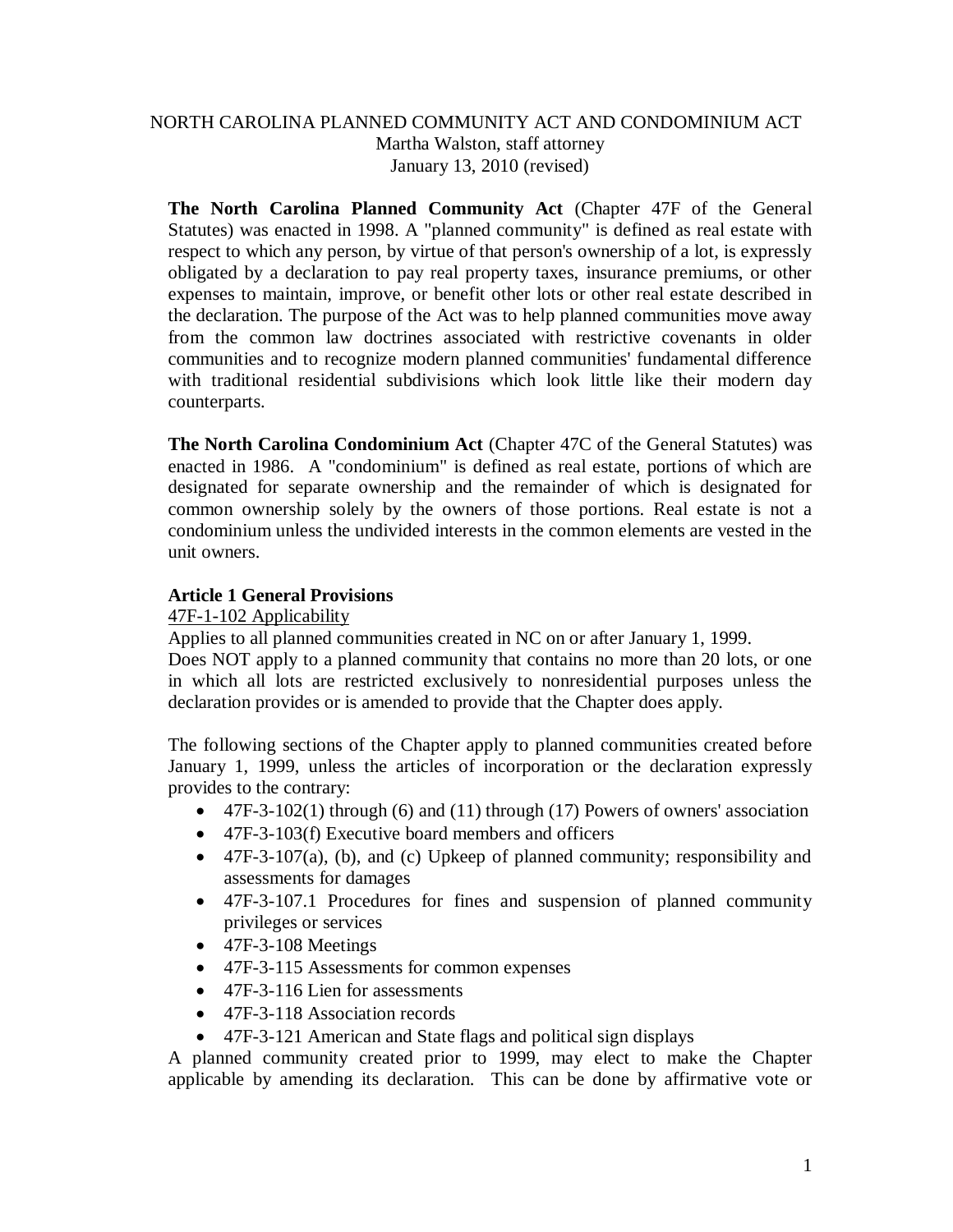written agreement signed by lot owners of lots to which at least 67% of the votes in the association are allocated or any smaller majority the declaration specifies.

#### 47F-1-103 Definitions

"Declaration" means any instruments, however denominated, that create a planned community and any amendments to those instruments.

### 47F-1-104 Variations

### 47F-1-106 Applicability of local ordinances, regulations, and building codes

### 47F-1-107 Eminent domain

## **Article 2. Creation, Alteration, and Termination of Planned Communities.** 47F-2-101 Creation of the planned community

A declaration creating a planned community must be executed in the same manner as a deed and recorded in every county in which any portion of the planned community is located.

### 47F-2-103 Construction and validity of declaration and bylaws

In the event of a conflict between the provisions of the declaration and the bylaws, the declaration prevails except to the extent the declaration is inconsistent with this Chapter.

### 47F-2-117 Amendment of declaration

Declaration may be amended only by affirmative vote or written agreement signed by lot owners of lots to which at least 67% of the votes in the association are allocated, or any larger majority the declaration specifies, except where the terms of the declaration allow it to be amended by a declarant. The declaration may specify a smaller number only if all of the lots are restricted exclusively to nonresidential use. Every amendment to the declaration must be recorded in every county in which any portion of the planned community is located.

### 47F-2-118 Termination of planned community

Except in the case of taking of all lots by eminent domain, a planned community may be terminated only by agreement of lot owners of lots to which at least 80% of the votes in the association are allocated, or any larger percentage the declaration specifies. The declaration may specify a smaller percentage only if all of the lots in the planned community are restricted exclusively to nonresidential uses.

### 47F-2-120 Master associations

### 47F-2-121 Merger or consolidation of planned communities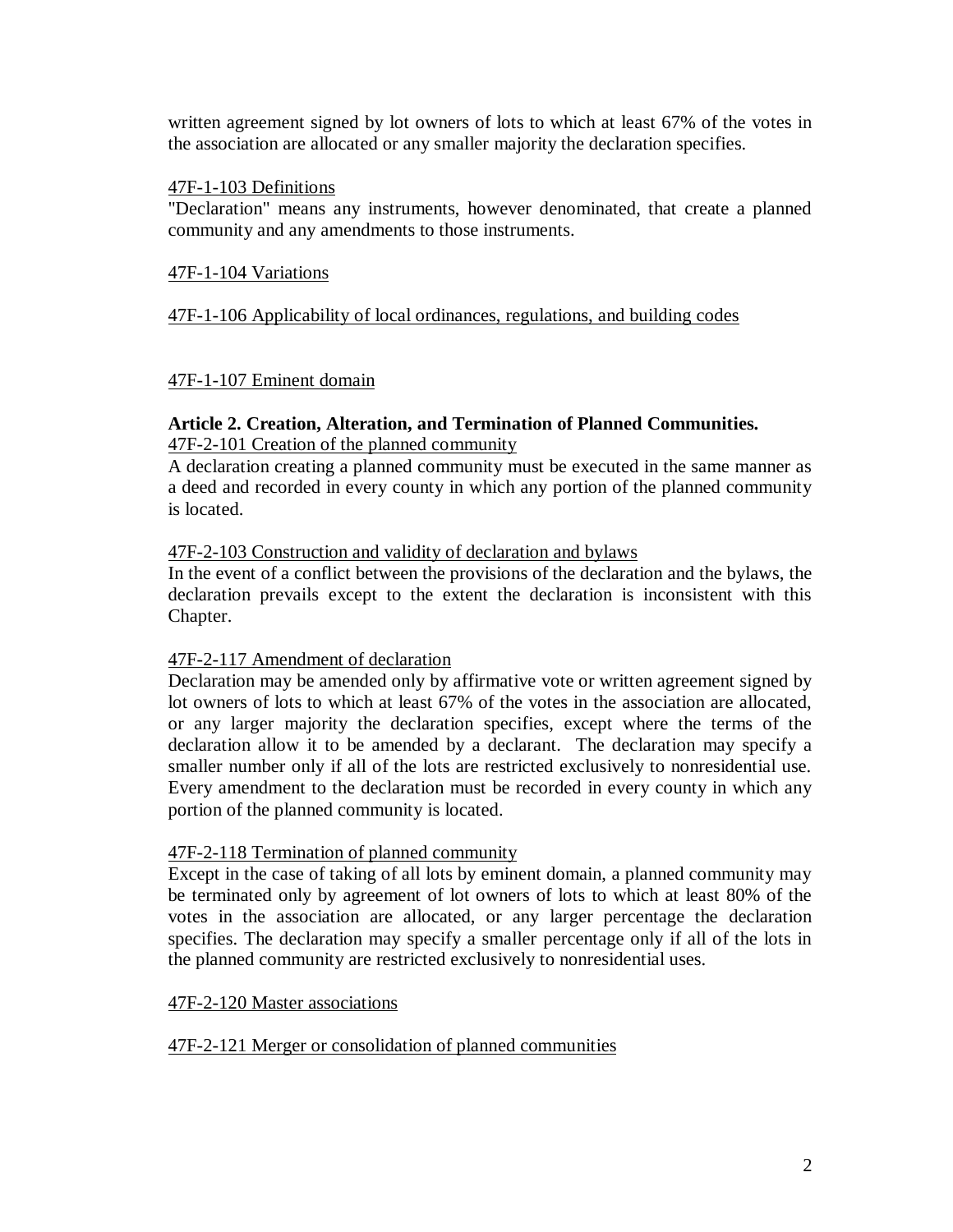#### **Article 3 Management of Planned Community**

#### 47F-3-101 Organization of owners' association

Membership of the association at all times shall consist exclusively of all the lot owners, or, following termination of the planned community, of all persons entitled to distributions of proceeds. Every association must be organized as a nonprofit corporation. (The Condominium Act provides that the association shall be organized as a profit or nonprofit corporation or as an unincorporated nonprofit corporation.)

#### 47F-3-102 Powers of owners' association

This statute sets out the powers that the association may exert unless the articles of incorporation or the declaration expressly provides to the contrary. In 2005, the General Assembly imposed a cap on the reasonable charges for late payment of assessments. The charge may not exceed the greater of \$20 per month or 10% of any installment unpaid.

#### 47F-3-103 Executive board members and officers

The executive board may not act unilaterally on behalf of the association to amend the declaration (47F-2-117), to terminate the planned community (47F-2-118), or to elect members of the executive board or determine the qualifications, powers and duties, or terms of office of executive board members (47F-3-103(e)) The executive board may unilaterally fill vacancies in its membership for the unexpired portion of any term.

Notwithstanding any provision of the declaration or bylaws to the contrary, the lot owners, by a majority vote of all persons present and entitled to vote at any meeting of the lot owners at which a quorum is present, may remove any member of the executive board with or without cause, other than a member appointed by the declarant. (The unit owners under the Condominium Act need at least a 67% vote of all persons present at the meeting.)

Within 30 days after the adoption of a proposed budget for the planned community, the executive board must provide to all lot owners a summary of the budget and a notice of the meeting to consider ratification of the budget, including a statement that the budget may be ratified without a quorum. The meeting of the lot owners to consider ratification of the budget may not be held less than 10 or more than 60 days after mailing of the summary and notice. A quorum is not required at this meeting. The budget is ratified unless at that meeting a majority of all the lot owners in the association or any larger vote specified in the declaration rejects the budget. In the event the proposed budget is rejected, the periodic budget last ratified by the lot owners shall be continued until such time as the lot owners ratify a subsequent budget proposed by the executive board. (The Condominium Act provides that the meeting for ratification of the budget must be not less than 14 or more than 30 days after mailing of the summary.) The declaration may provide for a period of declarant control of the association, during which period a declarant, or persons designated by the declarant may appoint and remove officers and members of the executive board. Not later than the termination of any period of declarant control, the lot owners shall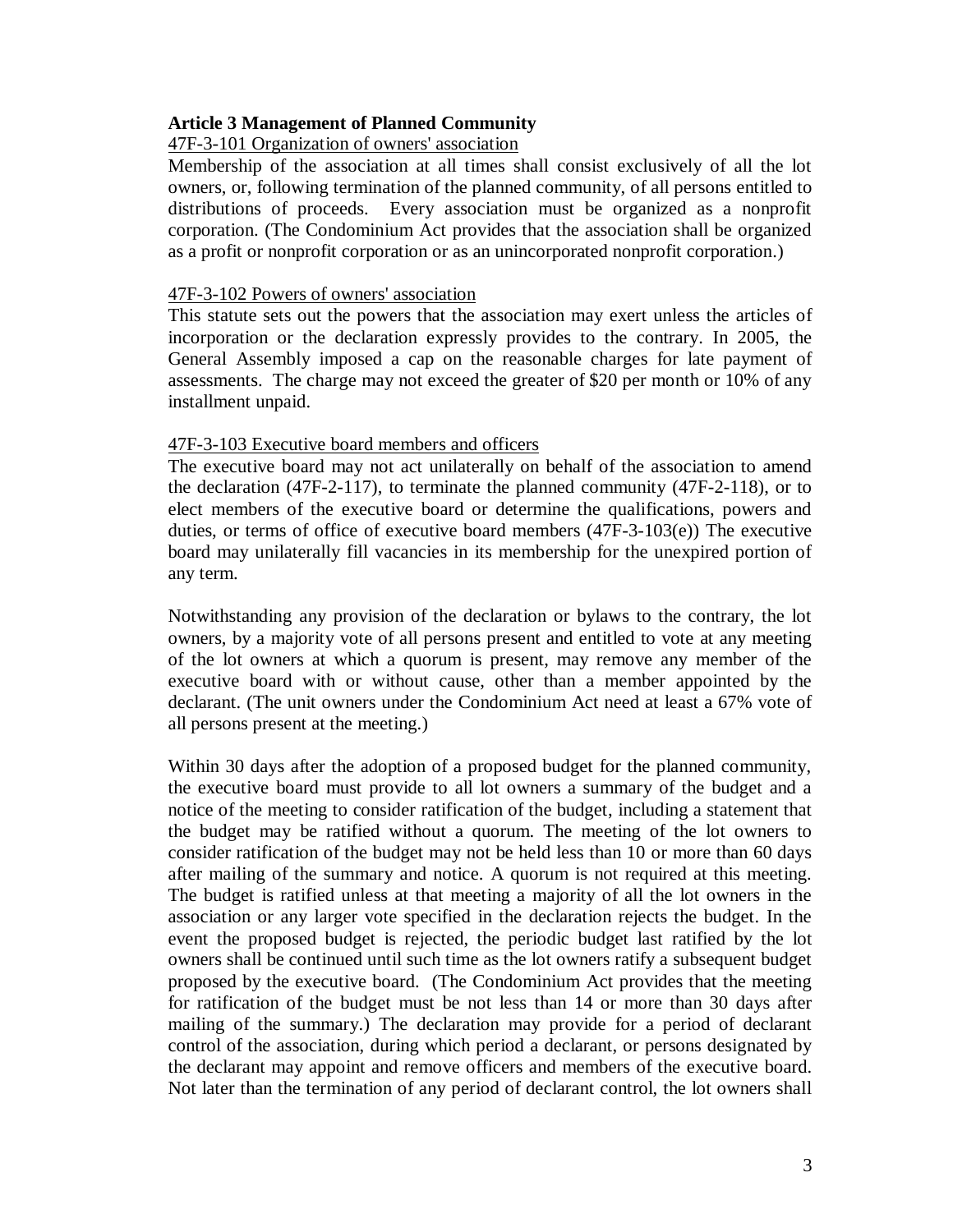elect an executive board of at least three members, at least a majority of whom shall be lot owners. The executive board shall elect the officers. (Guidelines for the ultimate end to declarant control are set out in the Condominium Act, but not in the Planned Community Act.) (see G.S. 47C-3-103(d)

In 2005, the General Assembly added language that the association shall publish the names and address of all officers and board members of the association within 30 days of their election.

## 47F-3-104 Transfer of special declarant rights

## 47F-3-105 Termination of contracts and leases of declarant

### 47F-3-106 Bylaws

This statute specifies matters that the bylaws of the association must provide

## 47F-3-107 Upkeep of planned community; responsibility and assessments for damages

If a lot owner is legally responsible for damage to a common element or if damage is inflicted on any lot by an agent of the association and the damage is less than the amount heard in small claims court (\$5,000) the aggrieved party may request a hearing before an adjudicatory panel appointed by the executive board. If no adjudicatory panel is appointed, the executive board will conduct the hearing.

The Condominium Act states the claim must be under \$500.

### 47F-3-107.1 Procedures for fines and suspension of planned community privileges or services

Unless there is a specific procedure for the imposition of fines or suspension of planned community privileges or services in the declaration, a hearing must be held before the executive board or an adjudicatory panel appointed by the executive board to determine if any lot owner should be fined or if planned community privileges or services should be suspended. The lot owner that is charged must be given notice of the charge, an opportunity to be heard and to present evidence, and notice of the decision.

In 2005, language was added that any adjudicatory panel appointed by the executive board must be composed of members of the association who are not officers of the association or members of the executive board. The lot owner may appeal the decision of an adjudicatory panel to the full executive board by delivering written notice of appeal to the executive board within 15 days after the date of the decision. The executive board may affirm, vacate, or modify the prior decision of the adjudicatory body.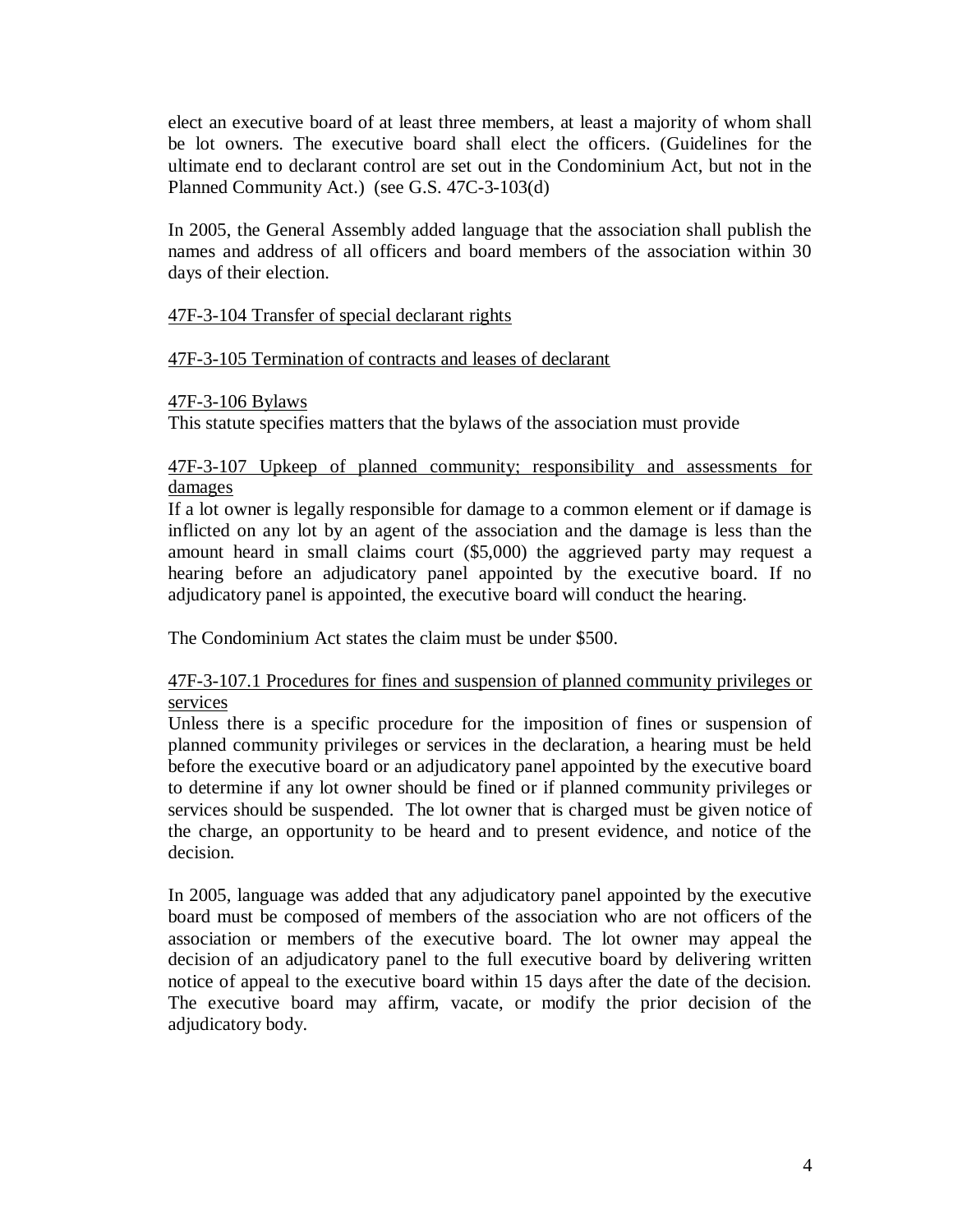Also in 2005, the fine that could be imposed was reduced from a maximum of \$150 for each day after the decision that the violation occurs to a maximum of \$100 for each day more than five days after the decision that the violation occurs.

### 47F-3-108 Meetings

The association must hold meetings at least once each year. Special meetings may be called by the president, a majority of the executive board, or by lot owners having 10%, or any lower percentage specified in the bylaws, of the votes in the association. (Condominium Act provides for 20% or less.) Notice of any meeting must be sent not less then 10 or more than 60 days (Condominium Act is 50 days) in advance of the meeting. Notice must be sent by hand, mail, or electronically to lot owners. Notice must include the time and place of the meeting and items on the agenda, including the general nature of any proposed amendment to the declaration or bylaws, and budget changes, and any proposal to remove a director or officer.

In 2005, language was added that meetings of the executive board shall be held as provided in the bylaws. At regular intervals, the executive board meeting shall provide lot owners an opportunity to attend a portion of a meeting and to speak to the executive board about their issues or concerns. The executive board may place reasonable restrictions on the number of persons who speak.

Meetings of the association and executive board are to be conducted in accordance with Roberts' Rules of Order Newly Revised, unless the bylaws state otherwise.

# 47F-3-109 Quorum

Unless the bylaws provide otherwise, a quorum is present at a meeting of the association if persons entitled to cast 10% (20% in Condominium Act) of the votes which may be cast for election of the executive board are present in person or by proxy at the beginning of the meeting. This requirement is low because many planned communities are resort communities where many owners may reside elsewhere.

Unless the bylaws specify a larger percentage, a quorum is present at a meeting of the executive board if persons entitled to cast 50% of the votes of that board are present at the beginning of the meeting. [If a quorum is not present at any meeting, the meeting may be adjourned to a later date by the affirmative vote of a majority of those present in person or by proxy. The quorum requirement at the next meeting will be one-half of the quorum requirement applicable to the meeting adjourned for lack of a quorum. This provision will continue to reduce the quorum by 50% from that required at the previous meeting, as previously reduced, until such time as a quorum is present and business can be conducted.] The bracketed language is not in the Condominium Act.

# 47F-3-110 Voting proxies

If only one of the multiple owners of a lot is present at an association meeting, the owner who is present is entitled to cast all votes allocated to that lot. If more than one of the multiple owners are present, the votes allocated to that lot may be cast only in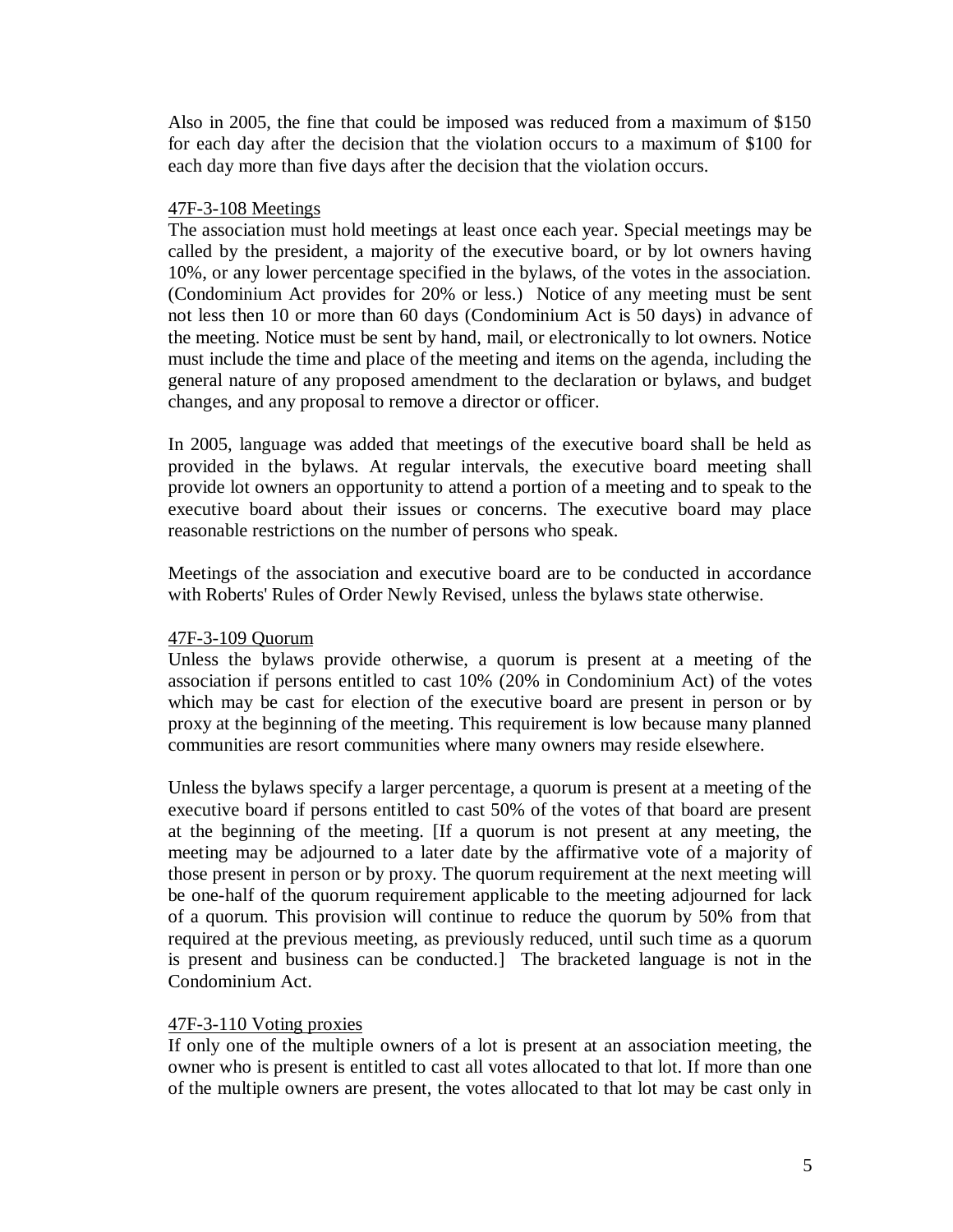accordance with the agreement of a majority in interest of the multiple owners, unless the declaration or bylaws state otherwise. Votes may be cast by proxy. Lot owners must be given notice of all meetings at which lessees may be entitled to vote.

# 47F-3-111 Tort and contract liability

The declarant, and not the association or any lot owner, is liable for the declarant's torts in connection with the planned community. Also an action alleging wrongdoing against the association must be brought against the association and not against a lot owner. The Condominium Act also has clarifying language regarding the liability of the declarant for a wrong committed during declarant control: "If an action is brought against the association for a wrong which occurred during any period of declarant control, and if the association gives the declarant who then controlled the association reasonable notice of and an opportunity to defend against the action, such declarant is liable to the association:

- 1. for all tort losses not covered by insurance carried by the association suffered by the association or that unit owner, and
- 2. for all losses which the association would not have incurred but for a breach of contract. Nothing in this subsection shall be construed to impose strict or absolute liability upon the declarant for wrongs or actions which occurred during the period of declarant contol.

Also missing from the Planned Community Act, but in the Condominium Act, is language making the declarant liable for litigation expenses and reasonable attorneys' fees incurred by the association and a reference to the nature of liens resulting from judgments against the association.

# 47F-3-112 Conveyance or encumbrance of common elements

Authorizes the sale or encumbrance of part of the common elements upon the agreement in writing of persons holding 80% of the votes of the association and provides that a higher percentage can be specified in the declaration. The association can contract to convey and convey on behalf of the lot owners. Unlike the Condominium Act where unit owners have an interest in the common elements as tenants in common, there is no need for lot owners in a planned community to execute a deed.

### 47F-3-113 Insurance

# 47F-3-114 Surplus funds

### 47F-3-115 Assessments for common expenses

All common expenses are assessed against all lot owners in accordance with the terms of the declaration. Any past-due common expense assessment or installment bears interest at the rate established by the association not to exceed 18% per year. The following assessments are not imposed against all lots:

1. Any common expense associated with the maintenance, repair replacements of a limited common element shall be assessed against the lots to which that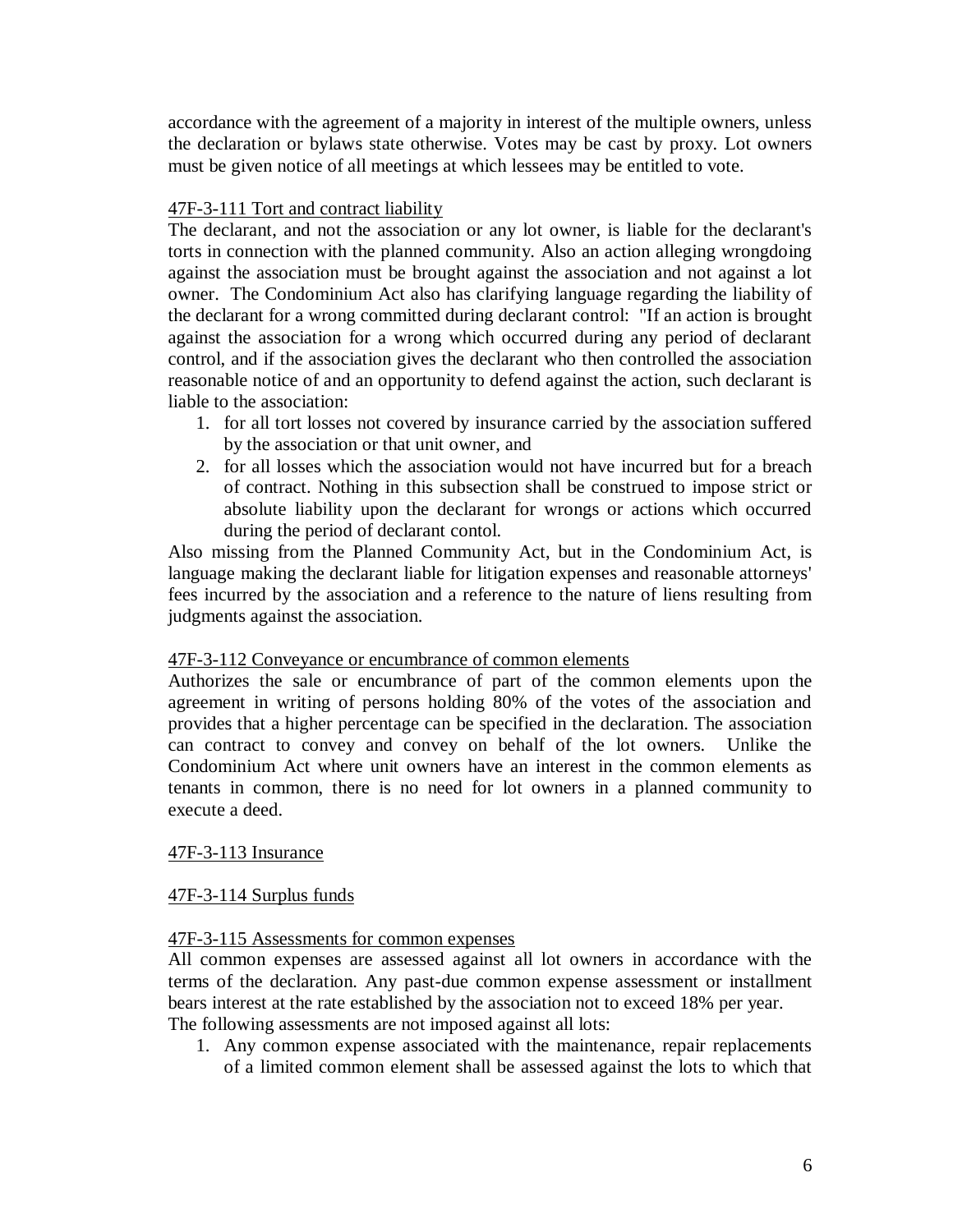limited common element is assigned, equally in any other proportion that the declaration provides.

- 2. Any common expense or portion thereof benefiting fewer than all the lots shall be assessed exclusively against the lots benefited.
- 3. The costs of insurance shall be assessed in proportion to risk and costs of utilities shall be assessed in proportion to usage.

If a common expense is caused by negligence or misconduct of a lot owner or occupant, the association may asses that expense exclusively against that lot owner or occupant's lot.

### 47F-3-116 Lien for assessments

Any assessment against a lot that remains unpaid for 30 days or more becomes a lien on that lot when a lien is filed with the clerk of superior court. Prior to 2005, the association's lien on the lot could be foreclosed in like manner as a mortgage on real estate under power of sale. This is the primary method of foreclosure in North Carolina. There must be notice and hearing procedures before the clerk of court. The notice must be served not less than 10 days prior to the due process hearing before the clerk of court. Foreclosure by power of sale avoids a lengthy and costly foreclosure. If the clerk of court authorizes a sale, then a notice of sale will be published in a newspaper and at the courthouse door.

In 2005, the General Assembly made the following changes to 47F-3-116:

- Prohibited the use of foreclosure by power of sale if the debt securing the lien consisted solely of fines imposed by the association, interest on unpaid fines, or attorneys' fees incurred by the association solely associated with fines imposed by the association. The association may enforce these liens only by judicial foreclosure. These actions must be brought in court and there are pleadings. The procedure is more costly and lengthy. The order to sale the property may be by public or private sale. Any sale must be confirmed by the court.
- Prohibited an association from levying, charging, or attempting to collect a service, collection, consulting, or administration fee from any unit owner unless the fee is expressly allowed in the declaration. Liens secured by nonpayment of these fees may only be enforced by judicial foreclosure.
- Prior to 2005, the judgment on the lien could include costs and reasonable attorneys' fees for the prevailing party. In the 2005 legislation, the lot owner may not be required to pay attorneys' fees and court costs until the owner is notified in writing of the association's intent to seek payment of these fees and costs. The notice must be sent by mail to the property address and, if different, to the mailing address of the unit owner in the association's records. The notice must state the outstanding balance and that the unit owner has 15 days from the mailing of the notice to pay the outstanding balance without the attorneys' fees and court costs. If the owner does not contest the collection of debt and enforcement of lien after the expiration of the 15 days, then reasonable attorneys' fees cannot exceed \$1,200. The notice must also inform the unit owner of the opportunity to contact a representative of the association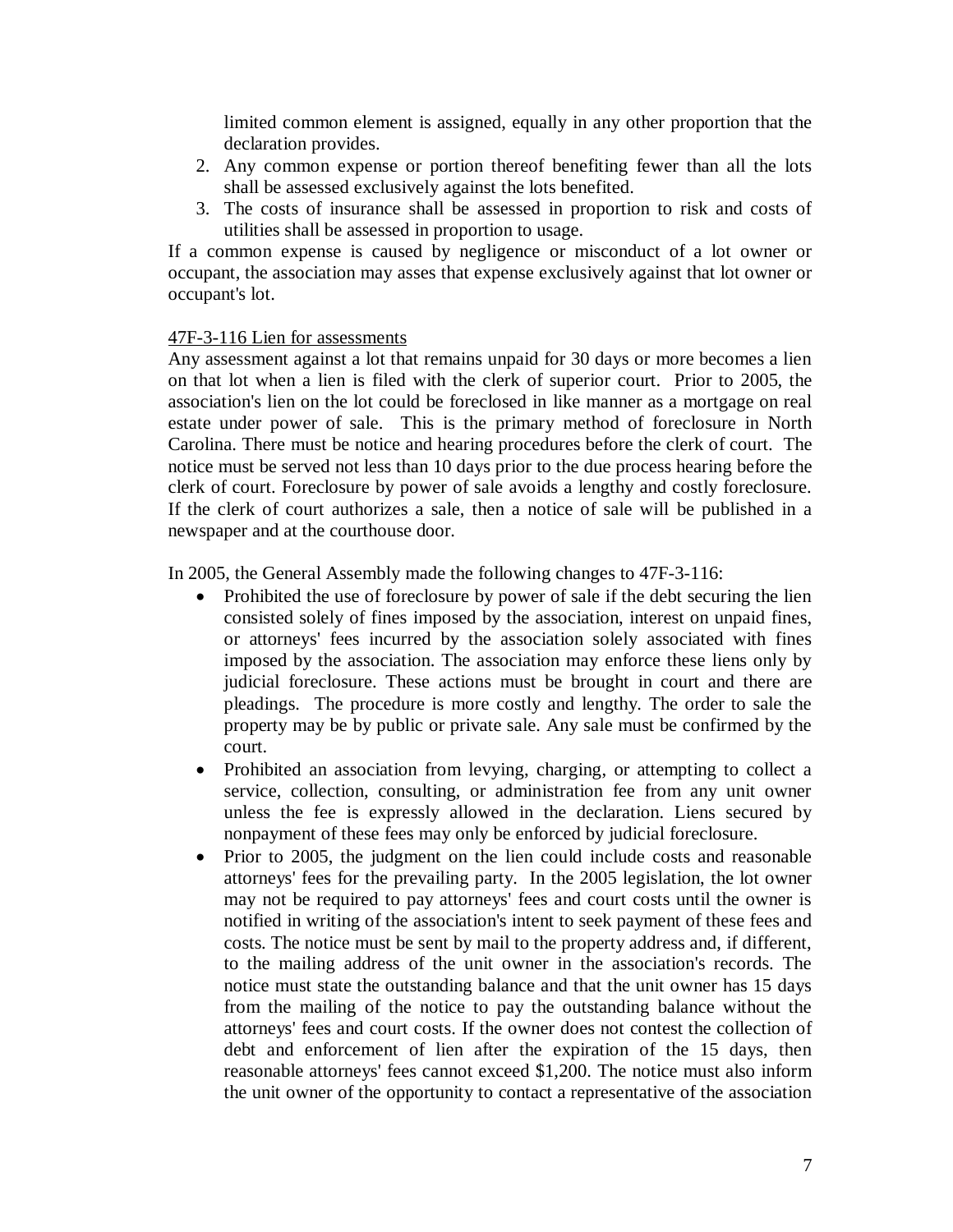to discuss a payment schedule for the outstanding balance and provide the name and telephone number of the representative. The association, acting through its executive board and in the board's sole discretion, may agree to allow payment of the outstanding balance in installment payments.

 A claim of lien must set forth the name and address of the association, the name of the record owner of the lot at the time the claim of lien is filed, a description of the lot, and the amount of the lien claimed

In 2009, the General Assembly made the following changes to 47F-3-116:

- Added language that the association must make reasonable and diligent efforts to ensure that its records contain the lot owner's current mailing address. Therefore, the Association should act on any information that managers, board members or attorneys may have that the mailing address in the Association's records is not accurate. This would include knowledge of returned mail from the post office, knowledge that the property is vacant or knowledge that there is a tenant occupying the property rather than the owner. No fewer than 15 days prior to filing the lien, the association must mail a statement of the assessment amount due by first class mail to the physical address of the lot and the lot owner's address of record with the association, and, if different, to the address for the lot owner shown on the county tax records and the county real property records for the lot.
- Added language that the first page of the claim of lien must contain the following statement in boldface, capital letters: **THIS DOCUMENT CONSTITUTES A LIEN AGAINST YOUR PROPERTY, AND IF THE LIEN IS NOT PAID, THE HOMEOWNERS ASSOCIATION MAY PROCEED WITH FORECLOSURE AGAINST YOUR PROPERTY IN LIKE MANNER AS A MORTGAGE UNDER NORTH CAROLINA LAW.** Service of the claim of lien must be both by regular mail and by either certified mail, return receipt requested, or by overnight delivery with a qualified carrier.

# 47F-3-118 Association records

Prior to 2005, the association was required to keep financial records and make them reasonably available for examination by lot owners and their authorized agents. Within 10 days of receipt of a written request the association has to furnish to the lot owner a statement setting forth the amount of unpaid assessments and other charges against a lot

In 2005, the General Assembly made the following changes:

 Records of meetings of the association and executive board must be made reasonably available for examination by a lot owner and authorized agent. If the bylaws do not specify particular records to be maintained, the association must keep accurate records of all cash receipts and expenditures and all assets and liabilities. The association must also make an annual income and expense statement and balance sheet available to all lot owners at no charge and within 75 days after the close of the fiscal year to which the information relates.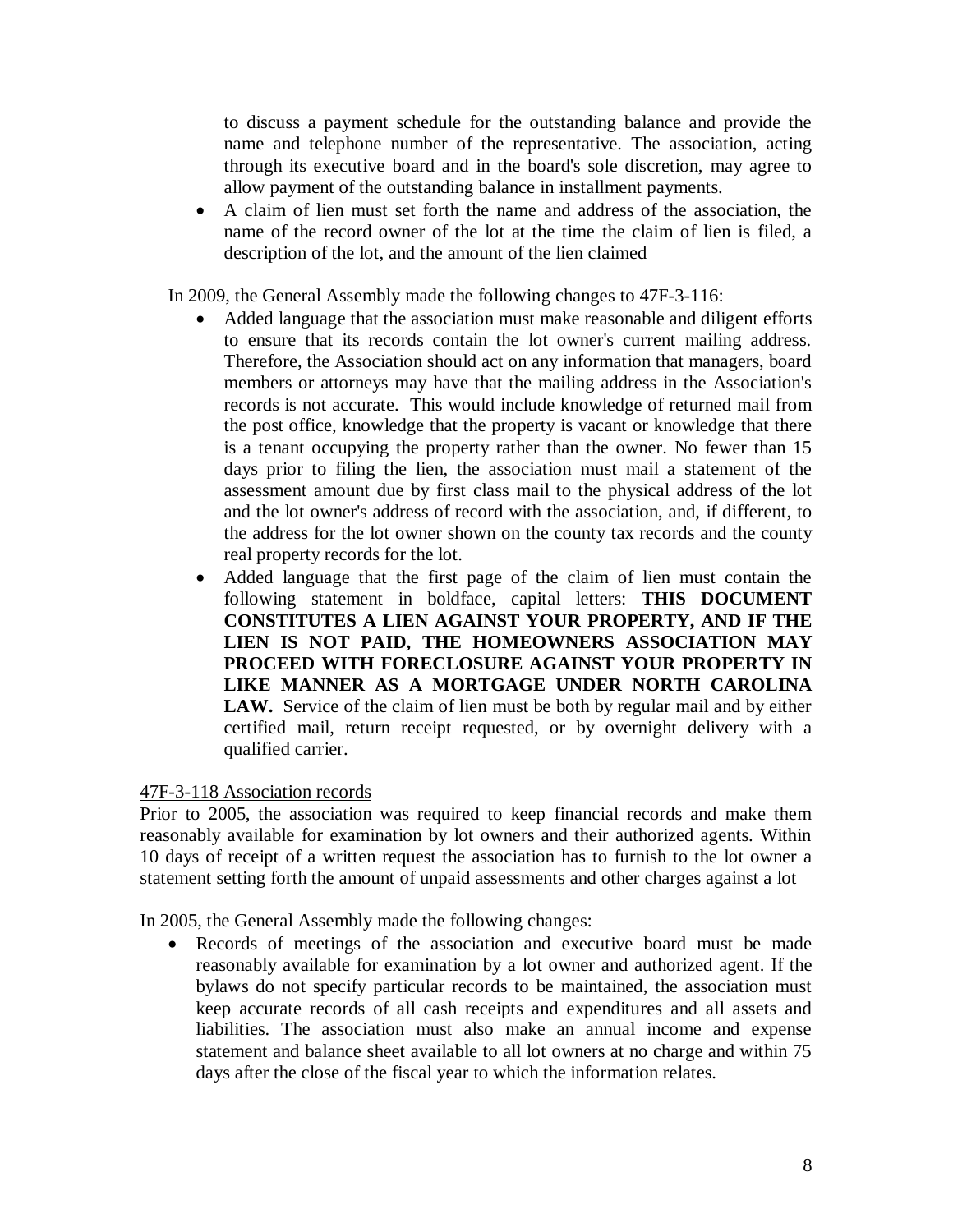- Notwithstanding the bylaws, a more extensive compilation, review, or audit of the association's books and records for the current or immediately preceding fiscal year may be required by a vote of the majority of the executive board or by the affirmative vote of a majority of the lot owners present and voting in person or by proxy at any annual meeting or any special meeting duly called for that purpose.
- Prohibits financial payments, including payments in the forms of goods and services, to an officer or member of the association's board unless the payments are provided by the bylaws or are made for services and expenses on behalf of the association which are approved in advance by the executive board.

## 47F-3-119 Association as trustee

## 47F-3-120 Declaration limits on attorneys' fees

Except as provided in 47F-3-116, in an action to enforce provisions of the articles of incorporation, declaration, bylaws, or adopted rules or regulations, the court may award reasonable attorneys' fees to the prevailing party if recovery of attorneys' fees is allowed in the declaration.

### 47F-3-121 American and State flags and political sign displays

In 2005, language was added to restrict ability of covenants to regulate the display of a U.S. flag or North Carolina flag that is no greater than four feet by six feet unless (1) for restrictions registered prior to 2005, the restriction specifically uses the terms of flag of the USA, American flag, US flag, or North Carolina flag, and (2) for restrictions registered after 2005, the following restriction must be written in boldface, capital letters on the first page of the deed: **THIS DOCUMENT REGULATES OR PROHIBITS THE DISPLAY OF THE FLAG OF THE UNITED STATES OF AMERICA OR STATE OF NORTH CAROLINA**

The language restricts the ability of covenants to regulate the indoor or outdoor display of a political sign unless (1) for restrictions registered prior to 2005, the restriction specifically uses the term "political signs", and (2) for restrictions registered after 2005, the following restriction is written on the first page of the deed of conveyance in boldface, capital letters" **THIS DOCUMENT REGULATES OR PROHIBITS THE DISPLAY OF POLITICAL SIGNS.**

Even when display of political signs is permitted, an association may prohibit the display of a sign earlier than 45 days before the election and later than 7 days after the election. The association may also regulate the size and number of political signs that may be placed on a member's property if the association's regulation is no more restrictive than the local government ordinance regulating size and number of political signs on residential property. If there is no local government ordinance, the association must permit at least one political sign with the maximum dimensions of 24 inches by 24 inches.

### 47F-3-122 Irrigation of landscaping

The declaration of covenants cannot require irrigation of landscaping during a period that the area in which the association is located has been designated an area of severe,